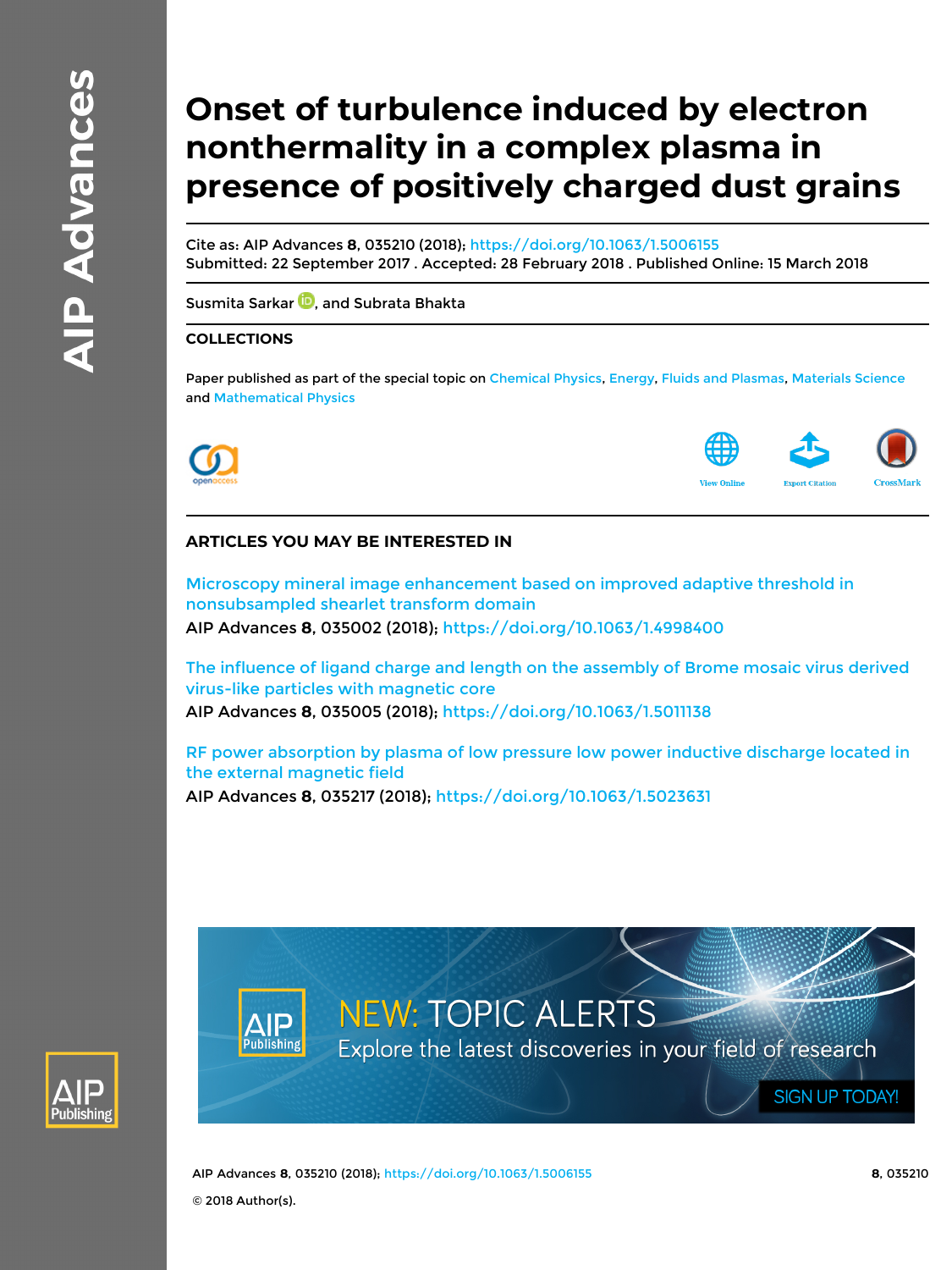

# **[Onset of turbulence induced by electron nonthermality](https://doi.org/10.1063/1.5006155) [in a complex plasma in presence of positively](https://doi.org/10.1063/1.5006155) [charged dust grains](https://doi.org/10.1063/1.5006155)**

#### Susmita Sarkar<sup>1[,a](#page-1-0)</sup> and Subrata Bhakta<sup>2[,b](#page-1-1)</sup>

<sup>1</sup>*Department of Applied Mathematics, University of Calcutta, Kolkata 700009, India* <sup>2</sup>*Department of Mathematics, S.A. Jaipuria College, Kolkata 700005, India*

(Received 22 September 2017; accepted 28 February 2018; published online 15 March 2018)

In this paper onset of turbulence has been detected from the study of non linear dust acoustic wave propagation in a complex plasma considering electrons nonthermal and equilibrium dust charge positive. Dust grains are charged by secondary electron emission process. Our analysis shows that increase in electron nonthermality makes the grain charging process faster by reducing the magnitude of the nonadiabaticity induced pseudo viscosity. Consequently nature of dust charge variation changes from nonadiabatic to adiabatic one. For further increase of electron nonthermality, this pseudo viscosity becomes negative and hence generates a turbulent grain charging behaviour. This turbulent grain charging phenomenon is exclusively the outcome of this nonlinear study which was not found in linear analysis. © *2018 Author(s). All article content, except where otherwise noted, is licensed under a Creative Commons Attribution (CC BY) license [\(http://creativecommons.org/licenses/by/4.0/\)](http://creativecommons.org/licenses/by/4.0/).* <https://doi.org/10.1063/1.5006155>

#### **I. INTRODUCTION**

Dusty plasma has become an emerging field of plasma research since last three decades. Most of the space and astrophysical plasmas contain huge charged dust grains. Charging of these dust grains is one of the most important phenomena in physics of dusty plasma. Nanometer to micrometer sized dust grains are charged in dusty plasma by different mechanisms like plasma current, secondary electron emission, photo electron emission etc. If dust grains are charged by the plasma current equilibrium dust charge becomes negative.<sup>[1](#page-10-0)</sup> Positive equilibrium dust charge may exist when some electrons emit from dust surface. In case of dust charging by secondary electron emission process three equilibrium dust charge states exist out of which two are stable and one is unstable. Between these two stable equilibrium dust charge states one is positive and the other is negative.<sup>[1–](#page-10-0)[3](#page-10-1)</sup> The positive equilibrium dust charge state exists at high temperature when secondary electron emission from dust surface is frequent and dominates over the process of collection of electrons and ions by dust grains. Consequently the secondary electron yield which is the ratio of the emitted electrons to incident electrons possesses high value. On the other hand negative equilibrium dust charge state exists at low temperature when secondary electron emission from dust surface is rare and the process of collection of electrons and ions by the dust grains dominates over the secondary electron emission from the dust surface and hence value of the secondary electron yield is low.<sup>[3](#page-10-1)</sup> In this paper we are interested in the grain charging by secondary electron emission process with positive equilibrium dust charge state.

Due to heavy mass of dust grains, dust plasma frequency is very small. The dust charging frequency is high compared to the dust plasma frequency which makes the ratio of the dust plasma



<span id="page-1-0"></span>a<br>e-mail: [susmita62@yahoo.co.in](mailto:susmita62@yahoo.co.in)

<span id="page-1-1"></span><sup>&</sup>lt;sup>b</sup>e-mail: [subratabhakta88@gmail.com](mailto:subratabhakta88@gmail.com)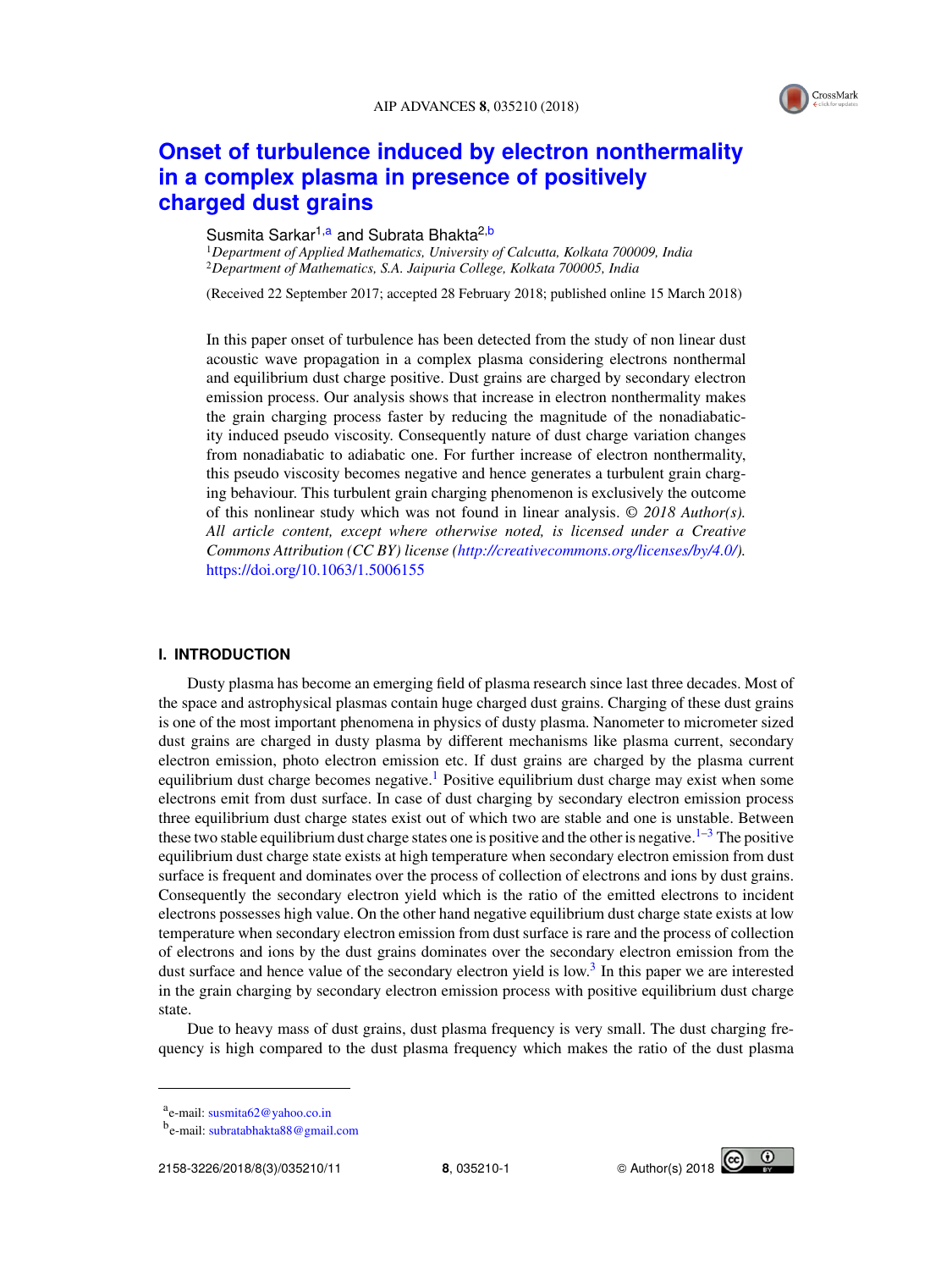frequency to the dust charging frequency small. The dust charging frequency is directly proportional to the dust radius and electron number density but inversely proportional to the square root of the electron temperature which have been found from our expression of dust charging frequency in the present text. Thus dust charging process is slow in a high temperature low density plasma containing small dust grains and fast in a low temperature high density plasma containing larger dust grains. In a slow process, dust charging frequency is low enough (but higher than dust plasma frequency) and hence ratio of the dust plasma frequency to the dust charging frequency is a small nonzero finite number. Such a dust charging process is called non adiabatic process<sup>[4,](#page-10-2)[5](#page-10-3)</sup> This is a possible phenomenon in solar corona due to very high coronal temperature of the order of  $10^6$  K.<sup>[28,](#page-11-0)[29](#page-11-1)</sup> This process induces a viscous like effect or pseudo viscosity in dusty plasma which produces dust acoustic or dust ion acoustic shock waves. On the other hand if the grain charging process is fast enough, the dust charging frequency becomes very high. The ratio of the dust plasma frequency to the dust charging frequency then reduces to zero value. This process is known as adiabatic dust charging process. It is a possible phenomenon in ionosphere because of low ionospheric temperature of the order  $10^3$  K.<sup>[29](#page-11-1)</sup> In this case the pseudo viscosity disappears and generates dust acoustic or dust ion acoustic soliton instead of shock.<sup>[6–](#page-10-4)[10](#page-10-5)</sup> This pseudo viscosity is a viscous like effect in the dusty plasma medium induced by the nonadiabaticity of dust charge variation. It is not the classical molecular fluid viscosity generated by the friction among the fluid layers but behaves like fluid viscosity. Analogous to the property of fluid viscosity, this pseudo viscosity generates shock wave so long it is positive. Negative viscosity is macroscopic viscosity or eddy viscosity which develops turbulence.<sup>[11](#page-10-6)</sup>

All the wave phenomena mentioned above are outcome of deterministic model. A grain charging process may be so fast the deterministic behaviour may lost and the situation may be turbulent. Onset of this turbulence may be detected from a nonlinear deterministic model when non adiabaticity induced viscosity becomes negative<sup>[11](#page-10-6)</sup> but such deterministic formulation will no longer remain valid once the turbulence is developed.

Study of the effects of adiabatic and nonadiabatic grain charging behaviour on nonlinear wave propagation in dusty plasma is important as they give rise distinct physical situation. It was studied by several authors assuming the dust charging by plasma current and hence equilibrium dust charge negative.<sup>[4–](#page-10-2)[10](#page-10-5)</sup> Charging of dust grains by secondary electron emission process in this study was first reported by us considering negative<sup>[12](#page-10-7)</sup> as well as positive<sup>[13](#page-10-8)</sup> equilibrium dust charges and both electrons and ions thermal. Presence of nonthermal ions for the study of dust acoustic soliton and shock wave propagation in presence of secondary electron emission has also been recently reported.<sup>[14](#page-10-9)</sup> In all these investigations non adiabaticity induced pseudo viscosity was positive. Our objective of this paper is to investigate whether electron nonthermality can reduce the pseudo viscosity to a negative value to make the system turbulent.

The Sun is a giant particle accelerator. During solar flares, magnetic field energy stored in the corona is suddenly released and transferred to local heating of the coronal plasma, mass motions (e.g. jets) and the generation of energetic particles, i.e. electrons, protons and heavy ions. Basically, a flare occurs as a local enhancement of the emission of electromagnetic radiation from the radio up to the  $\gamma$ -ray range on the Sun.

That indicates the production of energetic electrons during flares. NASA's RHESSI mission investigated electron acceleration processes by means of imaging spectroscopy.<sup>[25](#page-11-2)</sup> A substantial part of the energy released during a flare is carried by these energetic electrons. In this way  $10^{36}$  electrons are accelerated up to energies beyond 30 keV which is one of the open questions in solar physics.<sup>[26](#page-11-3)</sup> These accelerated electrons are non-thermal, possessing kinetic energies several times the thermal energy of the surrounding plasma. They interact with the ambient solar atmosphere, releasing part of their energy as bremsstrahlung X-ray photons. The remaining energy contributes to heating of the atmosphere, driving the plasma temperature to tens of millions of degrees – well above the pre-flare values.<sup>[27](#page-11-4)</sup> Though protons and heavy ions are also accelerated by this mechanism their acceleration can be neglected in comparison with the electron's acceleration.

Existence of nonthermal electrons were detected by several satellite observations in space plasmas and solar environment.<sup>[15–](#page-10-10)[17](#page-10-11)</sup> Nonlinear dust acoustic wave propagation in presence of such nonther-mal electrons were studied by several authors considering the grain charging by plasma current.<sup>[18–](#page-10-12)[22](#page-10-13)</sup>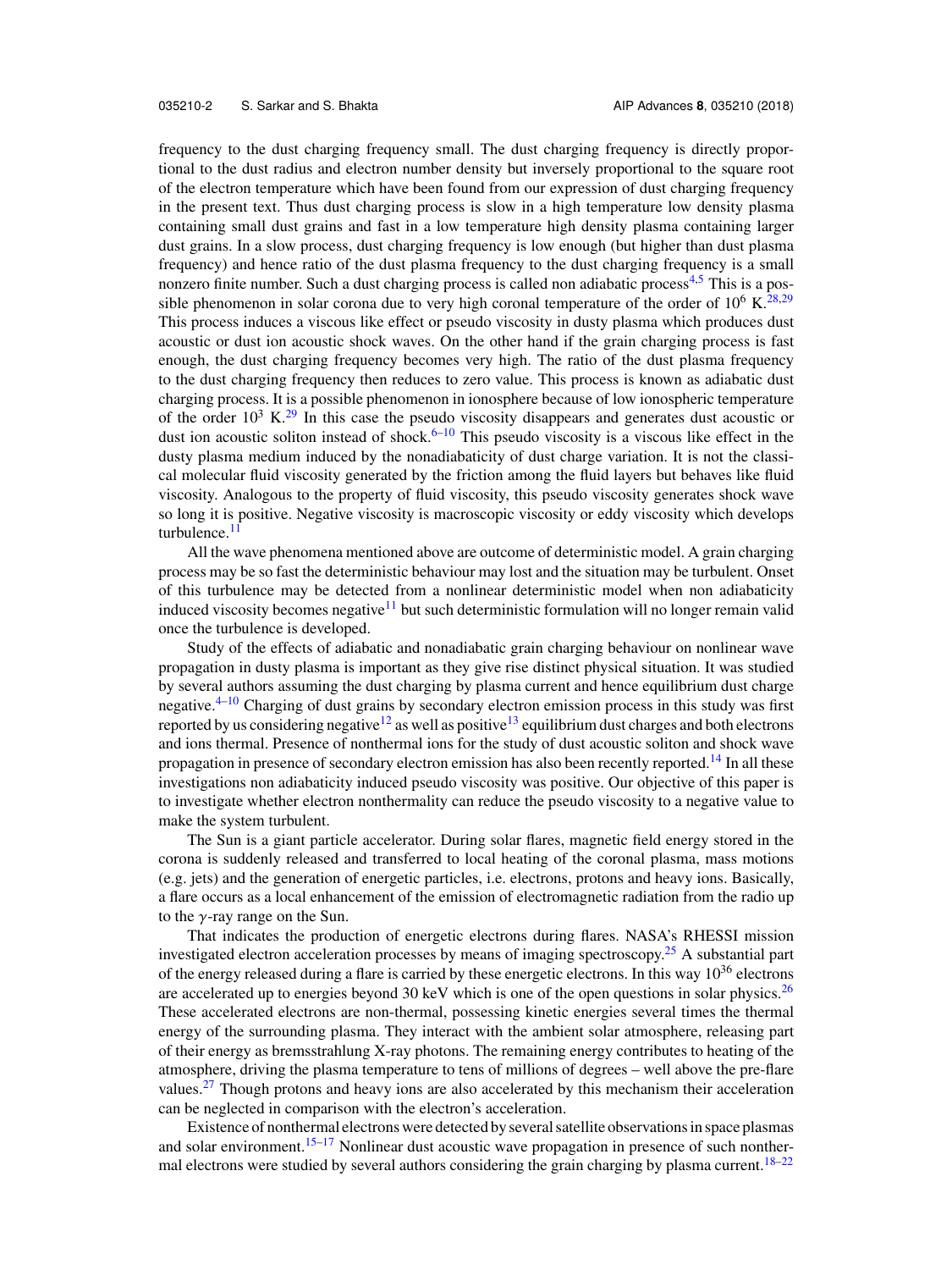No one considered the presence of secondary electrons in their study. Not also they obtained any turbulent effect. If in presence of nonthermal electrons dust grains are charged by secondary electron emission process, due to nonthermality of incident electrons emitted secondaries may also be nonthermal. Thus inclusion of electron nonthermality is important in the study of nonlinear dust acoustic wave propagation when dust grains are charged by secondary electron emission mechanism. We have considered this effect in our present investigation for nonadiabatic dust charge variation assuming the presence of inertia less nonthermal primary and secondary electrons, thermal ions and positive equilibrium dust charge generated by frequent secondary electron emission from dust grains.

Present analysis shows that for both weak and strong nonadiabaticity increasing grain charge number reduces the pseudo viscosity from positive to zero value to make the process adiabatic. Moreover magnitude of this positive pseudo viscosity is lower at higher electron nonthermality. This implies increasing electron nonthermality reduces nonadiabaticity of dust charging behaviour and consequently dust charging becomes faster. For further increase in electron nonthermality, this pseudo viscosity becomes negative at both weak and strong nonadiabaticity. This negative pseudo viscosity implies that the system has become turbulent.<sup>[11](#page-10-6)</sup> This interesting result is the outcome of the nonlinear theory **of** dust acoustic wave propagation obtained by considering electron nonthermality in presence of positive equilibrium dust charge generated by secondary electron emission process. Its linear theory was studied earlier showing the existence of purely growing dust acoustic mode but turbulence was not found there.<sup>[23](#page-10-14)</sup> Our investigation also shows that at weak nonadiabaticity increasing electron nonthermality increases oscillation of oscillatory dust acoustic shock and at strong nonadiabaticity it reduces monotonicity of monotonic dust acoustic shock. This increase in oscillation or decrease in monotonicity is very fast even at very small increase in electron nonthermality. This also indicates the onset of turbulence.

#### **II. FORMULATION OF THE PROBLEM**

Dusty plasma under our consideration consists of nonthermal primary and secondary electrons, thermal ions and positively charged dust grains generated by frequent secondary electron emission from dust surface. Since primary electrons are nonthermal, secondary electrons have also considered nonthermal. We are investigating here the nonlinear behaviour of low frequency dust acoustic waves, so electrons and ions are both considered inertialess, only dust grains are inertial. All of them satisfy the quasineutrality condition,

<span id="page-3-1"></span><span id="page-3-0"></span>
$$
n_{io} + z_{d0}n_{d0} = n_{eo} + n_{so}
$$
 (1)

where *nio*, *neo*, *nso* and *nd*<sup>0</sup> are equilibrium number densities of ions, primary electrons, secondary electrons and dust grains respectively and *zd*<sup>0</sup> is the number of charges on dust grains in equilibrium. This quasi-neutrality condition implies that the number density ratio  $\frac{n_{i0}}{n_{e0}}$  is less than  $(1+\frac{n_{s0}}{n_{e0}})$ .

The nonthermal electrons satisfies the velocity distribution<sup>[24](#page-11-5)</sup>

$$
F_e(\nu_e) = F_e(\nu_x, \nu_y, \nu_z) = \frac{n_{e0}}{1 + 3b} \left(\frac{1}{2\pi\nu_{te}^2}\right)^{3/2} \left[1 + 4b\left(\frac{1}{2}\frac{\nu_x^2}{\nu_{te}^2} + \Phi\right)^2\right] \exp\left(-\frac{\nu_x^2 + \nu_y^2 + \nu_z^2}{2\nu_{te}^2} - \Phi\right) \tag{2}
$$

where  $v_{te} = \sqrt{\frac{T_e}{m_e}}$  is the electron thermal velocity,  $\Phi = \frac{e\phi}{T_e}$  $\frac{e\varphi}{T_e}$  is the normalized plasma potential,  $T_e$  is the electron temperature,  $m_e$  is the electron mass and  $v_x$ ,  $v_y$ ,  $v_z$  are x, y, and z components of electron velocity. Here *b* is the electron nonthermal parameter which measures the deviation of the distribution function of the nonthermal electrons from the distribution function of the thermal electrons. The thermal (Boltzmann) distribution is restored if we put  $b = 0$  in [\(2\)](#page-3-0). This implies for  $b \neq 0$  maximum entropy of the system is not reached but for  $b = 0$  maximum entropy is reached. This nonthermal distribution function [\(2\)](#page-3-0) after velocity space integration gives the dimensionless number densities of primary and secondary electrons in the form, " .<br>..

<span id="page-3-2"></span>
$$
N_e = \left[1 + \frac{4b}{1 + 3b}(-\Phi + \Phi^2)\right] \exp(\Phi)
$$
 (3)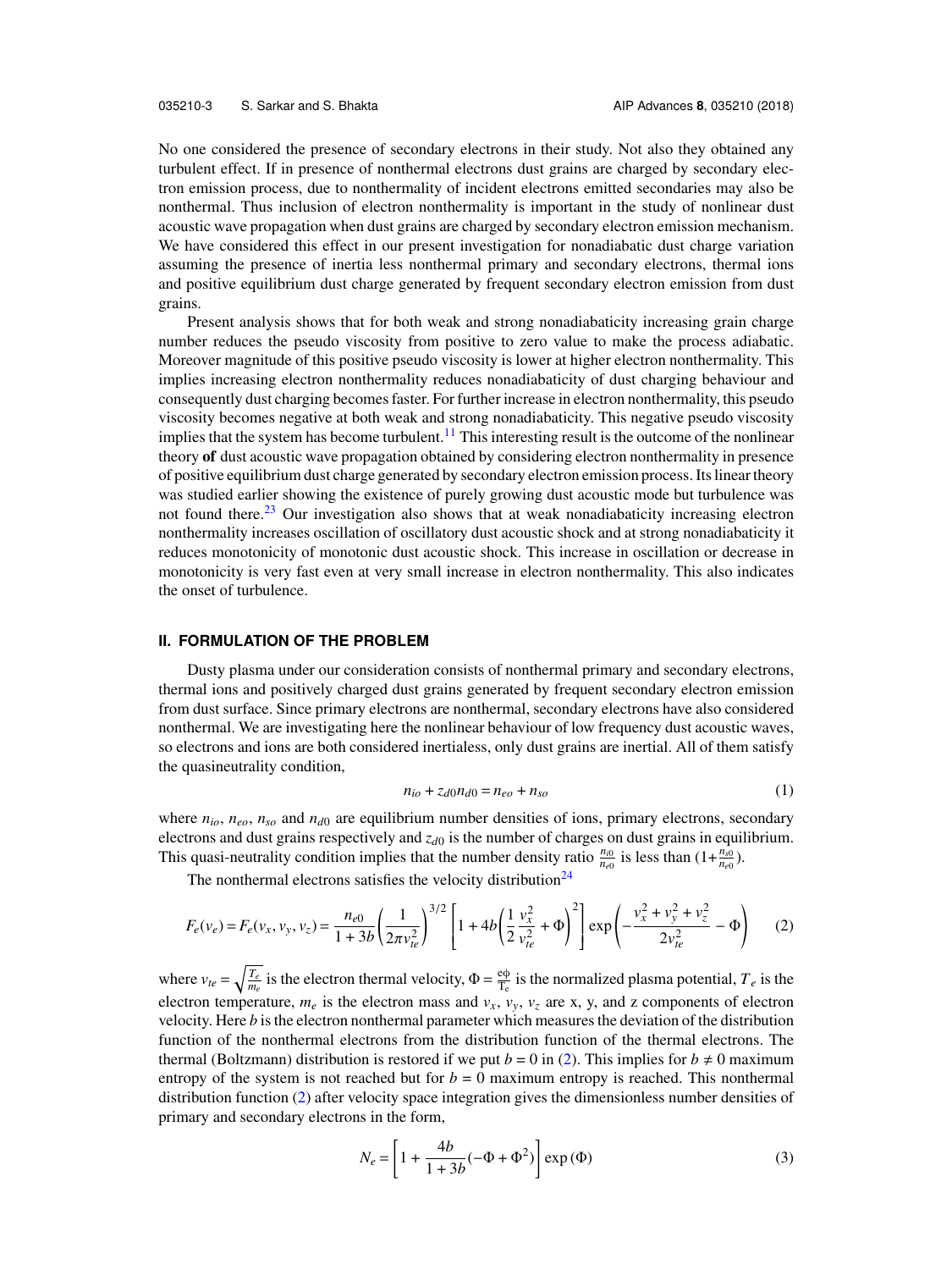035210-4 S. Sarkar and S. Bhakta AIP Advances **8**, 035210 (2018)

$$
N_s = \left[1 + \frac{4b}{1 + 3b}(-\frac{\Phi}{\sigma_s} + \frac{\Phi^2}{\sigma_s^2})\right] \exp\left(\frac{\Phi}{\sigma_s}\right)
$$
(4)

The number density of Boltzmann distributed ions being,

$$
N_i = \exp\left(-\frac{\Phi}{\sigma_i}\right) \tag{5}
$$

where  $\sigma_i = \frac{T_i}{T_e}$  and  $\sigma_s = \frac{T_s}{T_e}$  are dimensionless temperature ratios,  $T_i$  and  $T_s$  are ion and secondary electron temperatures respectively.

The dimensionless form of continuity and momentum equations for inertial dust grains are

$$
\frac{\partial N_d}{\partial T} + \frac{\partial}{\partial X} (N_d V_d) = 0
$$
\n(6)

$$
\frac{\partial V_d}{\partial T} + V_d \frac{\partial V_d}{\partial X} = -\frac{Q_d}{\alpha_d} \frac{\partial \Phi}{\partial X}
$$
(7)

where  $\alpha_d = \frac{(1-\delta_i+\delta_s)}{(1-\delta_i-\delta_s)}$  $\frac{(1-\delta_i+\delta_s)}{(1+\frac{\delta_i}{\sigma_i}+\frac{\delta_s}{\sigma_s})}, \delta_i = \frac{n_{i0}}{n_{e0}}$  $\frac{n_{i0}}{n_{e0}}$  and  $\delta_s = \frac{n_{s0}}{n_{e0}}$  $\frac{n_{s0}}{n_{e0}}$  are number density ratios and the variable dust charge

 $Q_d$  obeys the dimensionless grain charging equation<sup>[4](#page-10-2)[,5,](#page-10-3)[12–](#page-10-7)[14](#page-10-9)</sup>

<span id="page-4-0"></span>
$$
\left(\frac{\omega_{pd}}{v_d}\right)\left(\frac{\partial Q_d}{\partial T} + V_d \frac{\partial Q_d}{\partial X}\right) = \frac{1}{v_d} \left(\frac{\bar{l}_i + \bar{l}_e + \bar{l}_e^s}{z_{do}e}\right)
$$
\n(8)

Here  $v_d$  is the grain charging frequency,  $\bar{I}_i$ ,  $\bar{I}_e$  are the ion and electron current flowing to and  $\bar{I}_i^s$  is the secondary electron current flowing out of the dust grain secondary electron current flowing out of the dust grain.

The Poisson equation satisfied by the nondimensional electric potential  $\Phi$  is,

$$
\frac{\partial^2 \Phi}{\partial X^2} = -\frac{1}{(1 + \frac{\delta_i}{\sigma_i} + \frac{\delta_s}{\sigma_s})} \left[ \delta_i \exp\left(-\frac{\Phi}{\sigma_i}\right) - \left\{1 + \frac{4b}{1 + 3b}(-\Phi + \Phi^2)\right\} \exp(\Phi) -\delta_s \left\{1 + \frac{4b}{1 + 3b}(-\frac{\Phi}{\sigma_s} + \frac{\Phi^2}{\sigma_s^2})\right\} \exp\left(\frac{\Phi}{\sigma_s}\right) + (1 - \delta_i + \delta_s) Q_d N_d \right]
$$
(9)

Here the ion, primary electron, secondary electron, and dust number densities  $n_i$ ,  $n_e$ ,  $n_s$  and  $n_d$ , dust fluid velocity  $u_d$ , electrostatic potential energy  $e\phi$ , dust charge  $q_d$  and the independent space variable x and time variable t are nondimensionalized in the following way,

$$
N_i = n_i/n_{i0}; \quad N_e = n_e/n_{e0}; \quad N_s = n_s/n_{s0}; \quad N_d = n_d/n_{d0}; \quad V_d = u_d/c_d;
$$
  
\n
$$
\Phi = \frac{e\phi}{T_e}; \quad Q_d = q_d/ez_{d0}X = x/\lambda_d; \quad T = \omega_{pd}t;
$$
\n(10)

where  $\omega_{\text{pd}} = \left(\frac{4\pi n_{\text{d0}}z_{\text{d0}}^2e^2}{m_d}\right)$ m<sub>d</sub>  $\int_{1/2}^{1/2}$  is the dust plasma frequency,  $c_d = \sqrt{\frac{z_d \sigma T_{ef}}{m_d}}$  $\frac{0.1 \text{ eV}}{m_d}$  is the dust acoustic speed,  $\lambda_{\rm D} = \left(\frac{T_{\rm eff}}{4\pi z_{\rm 40D}}\right)$  $\frac{T_{\text{eff}}}{4\pi z_{d0}n_{d0}e^2}$ <sup>1/2</sup> is the dusty plasma Debye length, m<sub>d</sub> is the dust mass and z<sub>d0</sub> is the number of

$$
\lambda_{\rm D} = \left(\frac{\mu_{\rm T}}{4\pi z_{\rm d0}n_{\rm d0}e^2}\right)
$$
 is the dusty plasma Debye length, m<sub>d</sub> is the dust mass and z<sub>d0</sub> is the number of charges on dust grains in equilibrium. The effective temperature  $T_{\rm eff}$  is defined by

$$
\frac{1}{T_{\text{eff}}} = \frac{1}{z_{do} n_{do}} (\frac{n_{io}}{T_i} + \frac{n_{eo}}{T_e} + \frac{n_{so}}{T_s})
$$
(11)

The expressions for nonthermal primary electron and secondary electron currents  $\bar{I}_e$ ,  $\bar{I}_e^s$  for positively charged dust grains have been calculated from the nonthermal electron velocity distribution  $(2)$  in the form,  $23$ 

<span id="page-4-1"></span>
$$
\overline{I_e} = -\pi r_0^2 e \sqrt{\frac{8T_e}{\pi m_e}} \frac{n_{e0}}{1+3b} \left[ \left\{ (1 + \frac{24b}{5}) - 16b\Phi + 4b\Phi^2 \right\} + zQ_d (1 + \frac{8b}{5} - \frac{8b\Phi}{3} + 4b\Phi^2) \right] \exp(\Phi)
$$
\n(12)

$$
\bar{I}_e^s = 3.7\delta_M \pi r_0^2 e \sqrt{\frac{8T_e}{\pi m_e}} n_{e0} \left[ 1 + \frac{4b}{1+3b} (-\Phi + \Phi^2) \right] \exp(\Phi)(1 + \frac{zQ_d}{\sigma_s}) \exp(zQ_d - \frac{zQ_d}{\sigma_s}) F_{5,B'} \left( \frac{E_M}{4T_e} \right)
$$
\n(13)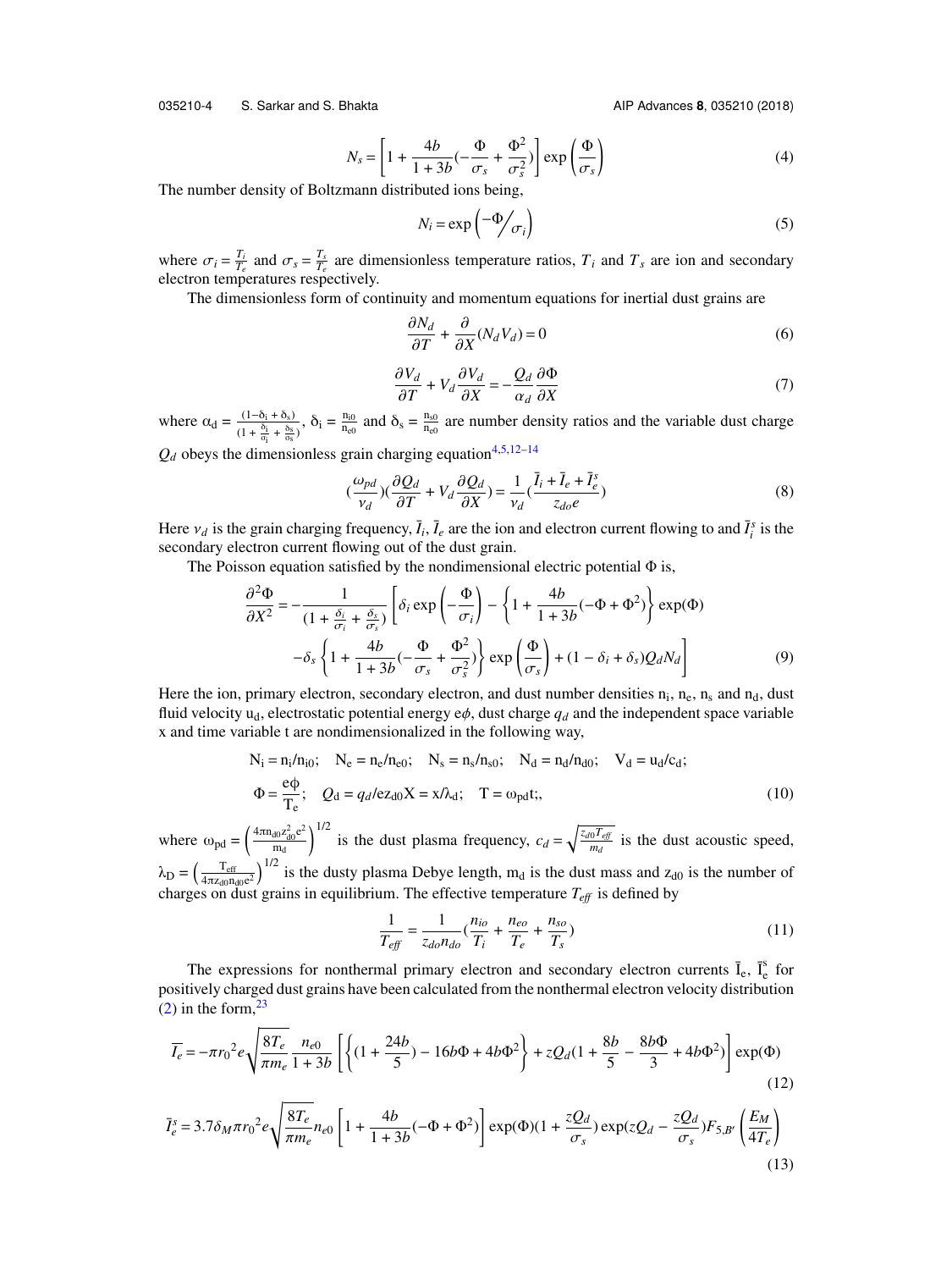035210-5 S. Sarkar and S. Bhakta AIP Advances **8**, 035210 (2018)

where  $z = z_{d0}e^2/r_0T_e$ ,  $r_0$  is the grain radius and the function  $F_{5,B}(x)$  is given by,<sup>[1](#page-10-0)</sup>

$$
F_{5,B}(x) = x^2 \int_B^{\infty} u^5 \exp\left[-(xu^2 + u)\right] du, \text{ with } x = \frac{E_M}{4T_e} \text{ and } B = \sqrt{\frac{\frac{eq_d}{r_0 T_e}}{x}}
$$
(13a)

The current expression for Boltzmann distributed ion flow is, $<sup>1</sup>$  $<sup>1</sup>$  $<sup>1</sup>$ </sup>

<span id="page-5-1"></span><span id="page-5-0"></span>
$$
\bar{I}_i = \pi r_0^2 e \sqrt{\frac{8T_i}{\pi m_i}} n_{i0} \exp\left(-\frac{\Phi}{\sigma_i}\right) \exp\left(-\frac{zQ_d}{\sigma_i}\right) \tag{14}
$$

Here  $m_i$  is the ion mass and  $\delta_M$  is the maximum yield of secondary electrons which occurs when the impinging electrons have the maximum kinetic energy *EM*.

The grain charging frequency, which is the rate at which dust grains are charged has been calculated in the form,

$$
v_d = -\frac{\partial(\bar{I}_i + \bar{I}_e + \bar{I}_e^s)}{\partial Q_d} \left|_{Q_d = z_d e} = \frac{r_0}{\sqrt{2\pi}} \frac{\omega_{pe}^2}{V_{te}} \frac{(5+8b)}{5(1+3b)} \left[ 1 + \frac{5(1+3b)}{(5+8b)} \frac{\delta_i}{\alpha_{2s} \sqrt{m_e^i \sigma_i}} \exp(-\frac{z}{\sigma_i}) \right] \right]
$$
(15)

where 
$$
m_e^i = \frac{m_i}{m_e}
$$
 and  $\alpha_{2s} = 1 - 3.7\delta_M \frac{5(1+3b)}{(5+8b)} \exp(z - \frac{z}{\sigma_s}) \left\{ \frac{1}{\sigma_s} + (1 + \frac{z}{\sigma_s})(1 - \frac{1}{\sigma_s}) \right\} F_{5,B'} \left( \frac{E_M}{4T_e} \right)$  (15a)

From [\(15\)](#page-5-0) it is clear that  $v_d$  is directly proportional to the grain radius  $r_0$  and electron density  $n_{e0}$ whereas inversely proportional to the square root of electron temperature *Te*. Thus larger grains at high electron density are quickly charged than the smaller grains at low electron density. Moreover grain charging is frequent at low electron temperature.

Here grain charge number  $z$  is not arbitrary. It satisfies the quasineutrality condition  $(1)$ . The equilibrium current balance equation  $\overline{I}_i + \overline{I}_e + \overline{I}_e^s = 0$  gives

$$
\delta_i = \frac{n_{i0}}{n_{e0}} = \sqrt{\frac{m_e^i}{\sigma_i} \left[ \frac{(5 + 24b) + z(5 + 8b)}{5(1 + 3b)} \right] \alpha_{1s} \exp(\frac{z}{\sigma_i}),\tag{16}
$$

with 
$$
\alpha_{1s} = 1 - 3.7 \delta_M \exp(z - \frac{z}{\sigma_s}) F_{5,B'} \left( \frac{E_M}{4T_e} \right) (1 + \frac{z}{\sigma_s}) \left[ \frac{5(1+3b)}{(5+24b) + z(5+8b)} \right]
$$
 (16a)

Thus to satisfy the quasineutrality condition [\(1\)](#page-3-1), the normalized grain charge number  $z = z_{d0}e^2/r_0T_e$ ) must satisfy the condition,

$$
\sqrt{\frac{m_e^i}{\sigma_i}} \left[ \frac{(5+24b) + z(5+8b)}{5(1+3b)} \right] \alpha_{1s} \exp(\frac{z}{\sigma_i}) < (1 + \frac{n_{so}}{n_{eo}}). \tag{17}
$$

#### **III. REDUCTIVE PERTURBATION ANALYSIS**

For the study of small amplitude dust acoustic waves in presence of nonthermal primary and secondary electrons, Boltzmann distributed ions and positively charged dust grains, we employ the **REDUCTIVE PERTURBATION ANALYSIS**<br>For the study of small amplitude dust acoustic waves in presence of nonthermal primary and<br>secondary electrons, Boltzmann distributed ions and positively charged dust grains, we employ th where  $\varepsilon$  is a small parameter and  $\lambda$  is the wave velocity normalized by c<sub>d</sub>. The variables  $N_d$ ,  $V_d$ ,  $\Phi$  and *Q<sup>d</sup>* are then expanded as,

$$
N_d = 1 + \varepsilon N_{d1} + \varepsilon^2 N_{d2} + ...
$$
  
\n
$$
V_d = \varepsilon V_{d1} + \varepsilon^2 V_{d2} + ...
$$
  
\n
$$
\Phi = \varepsilon \Phi_1 + \varepsilon^2 \Phi_2 + ...
$$
  
\n
$$
Q_d = 1 + \varepsilon Q_{d1} + \varepsilon^2 Q_{d2} + \varepsilon^3 Q_{d3} + ...
$$
\n(18)

Here first term in the right hand side of  $Q_d$  is 1 as the equilibrium dust charge is positive, i.e.  $q_{do} = +z_{do}e$ .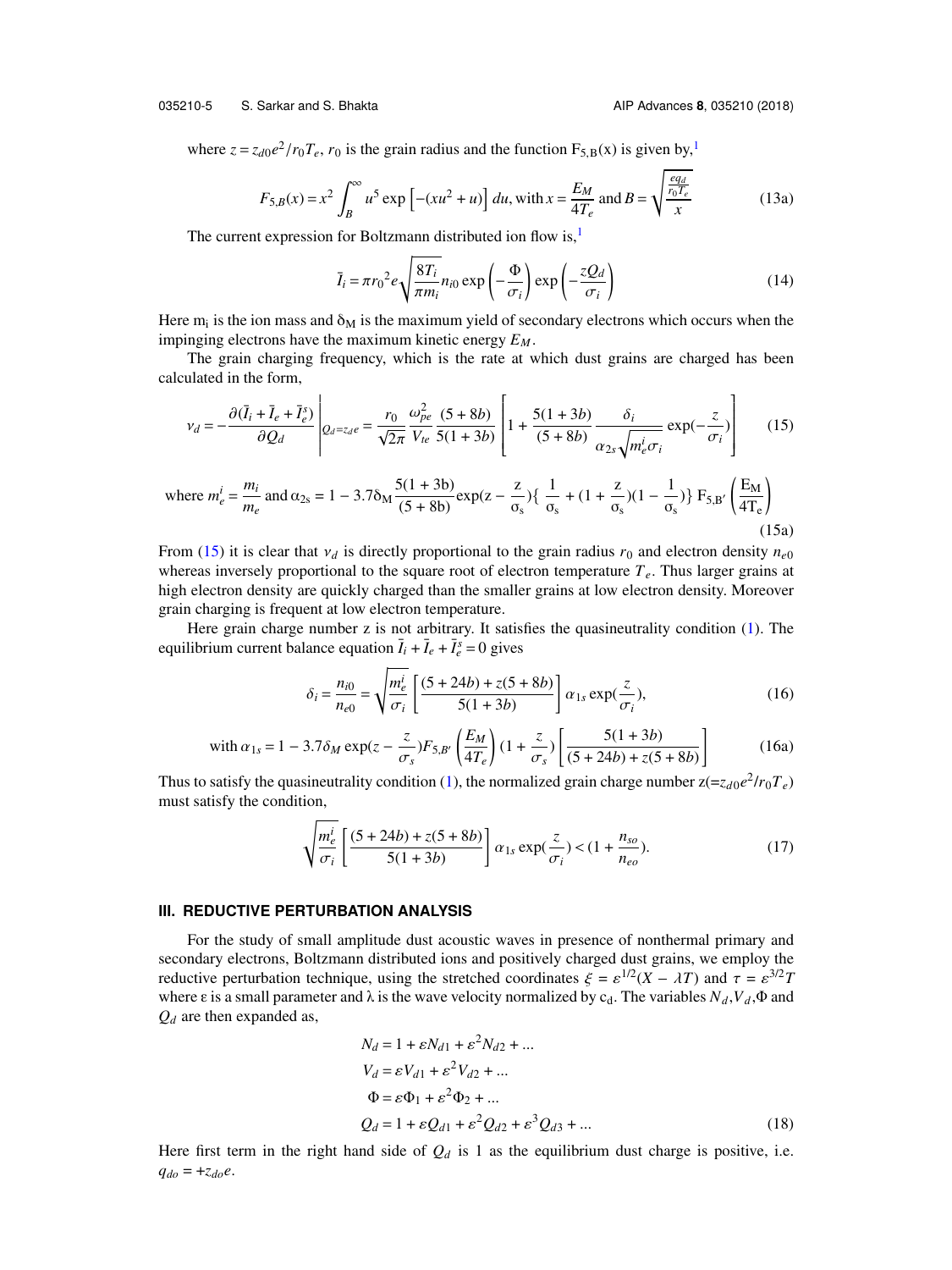#### 035210-6 S. Sarkar and S. Bhakta AIP Advances **8**, 035210 (2018)

<span id="page-6-0"></span>Substituting these expansions into equations  $(3)$ – $(9)$  with  $(12)$ – $(14)$  and collecting the terms of different powers of ε we obtain,

$$
\lambda N_{d1} = V_{d1}, \ V_{d1} = \frac{\Phi_1}{\lambda \alpha_d}, \ N_{d1} = \frac{\Phi_1}{\lambda^2 \alpha_d}, \ \Phi_1 = \alpha_a (N_{d1} + Q_{d1})
$$
\n(19)

$$
\frac{\partial N_{d1}}{\partial \tau} - \lambda \frac{\partial N_{d2}}{\partial \xi} + \frac{\partial}{\partial \xi} (N_{d1} V_{d1}) + \frac{\partial V_{d2}}{\partial \xi} = 0
$$
\n(20)

$$
\frac{\partial V_{d1}}{\partial \tau} - \lambda \frac{\partial V_{d2}}{\partial \xi} + V_{d1} \frac{\partial V_{d1}}{\partial \xi} = -\frac{1}{\alpha_d} (\frac{\partial \Phi_2}{\partial \xi} + Q_{d1} \frac{\partial \Phi_1}{\partial \xi})
$$
(21)

<span id="page-6-2"></span>f

$$
\frac{\partial^2 \Phi_1}{\partial \xi^2} = P\Phi_2 - \alpha_d N_{d2} - \alpha_d Q_{d2} - R\Phi_1^2
$$
\n(22)

where 
$$
\alpha_a = \frac{1 - \delta_i + \delta_s}{\left[ \left( \frac{1 - b}{1 + 3b} \right) + \left( \frac{1 - b}{1 + 3b} \right) \left( \frac{\delta_s}{\sigma_s} \right) + \frac{\delta_i}{\sigma_s} \right]}
$$
,  $P = \frac{\left[ \frac{\delta_i}{\sigma_i} + \left( \frac{1 - b}{1 + 3b} \right) + \left( \frac{1 - b}{1 + 3b} \right) \left( \frac{\delta_s}{\sigma_s} \right) \right]}{\left[ 1 + \frac{\delta_i}{\sigma_i} + \frac{\delta_s}{\sigma_s} \right]}$ ,  
\n $R = \left[ \frac{1}{\lambda^2} \left( \frac{1}{\alpha_a} - \frac{1}{\alpha_d \lambda^2} \right) + \frac{1}{2} \frac{\left( \frac{\delta_i}{\sigma_i^2} - \frac{\delta_s}{\sigma_s^2} - 1 \right)}{\left( \frac{\delta_i}{\sigma_i} + \frac{\delta_s}{\sigma_s} + 1 \right)} \right]$ 

Since nonadiabatic dust charge variation is a comparatively slow grain charging process, in this case grain charging time is large and grain charging frequency is low. Thus ratio of the dust plasma case grain charging time is targe and grain charging frequency is low. Thus ratio of the dust plasma<br>frequency to dust charging frequency is small but finite. It may be assumed that,  $\frac{\omega_{pd}}{v_d} = v\sqrt{\epsilon}$  where *v* is of order unity<sup>[4,](#page-10-2)[5](#page-10-3)</sup> and  $\varepsilon$  is a small positive quantity. This gives first and second order dust charge fluctuation fluctuation

<span id="page-6-1"></span>
$$
Q_{d1} = \beta_d \Phi_1; \ Q_{d2} = \beta_d \Phi_2 + \gamma_d \Phi_1^2 + \frac{\lambda v \beta_d}{\sigma_i \beta_a} \left( \delta_i \exp(-\frac{z}{\sigma_i}) + \alpha_{2s} \sqrt{m_e^i \sigma_i} \frac{(5+8b)}{5(1+3b)} \right) \frac{\partial \Phi_1}{\partial \xi}
$$
(23)

Eliminating all the second-order terms of equation  $(20)$ – $(23)$  we get the KdV-Burger equation,

<span id="page-6-4"></span>
$$
\frac{\partial \Phi_1}{\partial \tau} + A \Phi_1 \frac{\partial \Phi_1}{\partial \xi} + B \frac{\partial^3 \Phi_1}{\partial \xi^3} = \mu \frac{\partial^2 \Phi_1}{\partial \xi^2}
$$
(24)

where coefficient of nonlinearity  $A = B$  $\begin{bmatrix} \phantom{-} \\ \phantom{-} \end{bmatrix}$  $\frac{3P}{\lambda^2 \alpha_d} + 2\alpha_d \gamma_d +$  $\left(\frac{\delta_i}{\sigma_i^2} - \frac{\delta_s}{\sigma_s^2} - 1\right)$  $\left(\frac{\partial i}{\partial \tau_i} + \frac{\partial s}{\partial \tau_s} + 1\right)$ σ*i*  $\begin{bmatrix} \phantom{-} \end{bmatrix}$ , coefficient of dispersion  $B=\frac{\lambda^3}{2}$  $\frac{d^3}{2} = \frac{1}{2}(P - \alpha_d \beta_d)^{-3/2}$  and the nonadiabaticity induced Burger coefficient

$$
\mu = -\frac{\lambda^4 v \beta_d}{2\sigma_i \beta_a} \left[ \exp(-\frac{z}{\sigma_i}) + \frac{\alpha_{2s} \sqrt{m_e^i \sigma_i}}{\delta_i} \frac{(5+8b)}{5(1+3b)} \right]
$$
(25)

all of which depend upon the of electron nothermality parameter *b* and maximum secondary electron yield  $\delta_M$ . Here  $\lambda = \frac{1}{\sqrt{P - \alpha_d \beta_d}}$ , provided  $P > \alpha_d \beta_d$  is the normalized phase velocity of the dust acoustic wave. The expressions of  $\beta$ , and  $\gamma$ , are too long and hence given in Appendix wave. The expressions of  $\beta_d$  and  $\gamma_d$  are too long and hence given in [Appendix.](#page-10-15)

If we put  $\mu = 0$  in [\(24\)](#page-6-2) we get the K-dV equation,

<span id="page-6-3"></span>
$$
\frac{\partial \Phi_1}{\partial \tau} + A \Phi_1 \frac{\partial \Phi_1}{\partial \xi} + B \frac{\partial^3 \Phi_1}{\partial \xi^3} = 0
$$
 (26)

which is the governing equation of nonlinear dust acoustic waves when dust charge variation is adiabatic and hence is a faster process. $4,5,12-14$  $4,5,12-14$  $4,5,12-14$  $4,5,12-14$ 

Transformation to the wave frame  $\eta = \xi - M\tau$ , gives shock solution of equation [\(24\)](#page-6-2) which have been plotted in figure [4](#page-9-0) for weak nonadiabaticity and in figure [5](#page-9-1) for strong nonadiabaticity.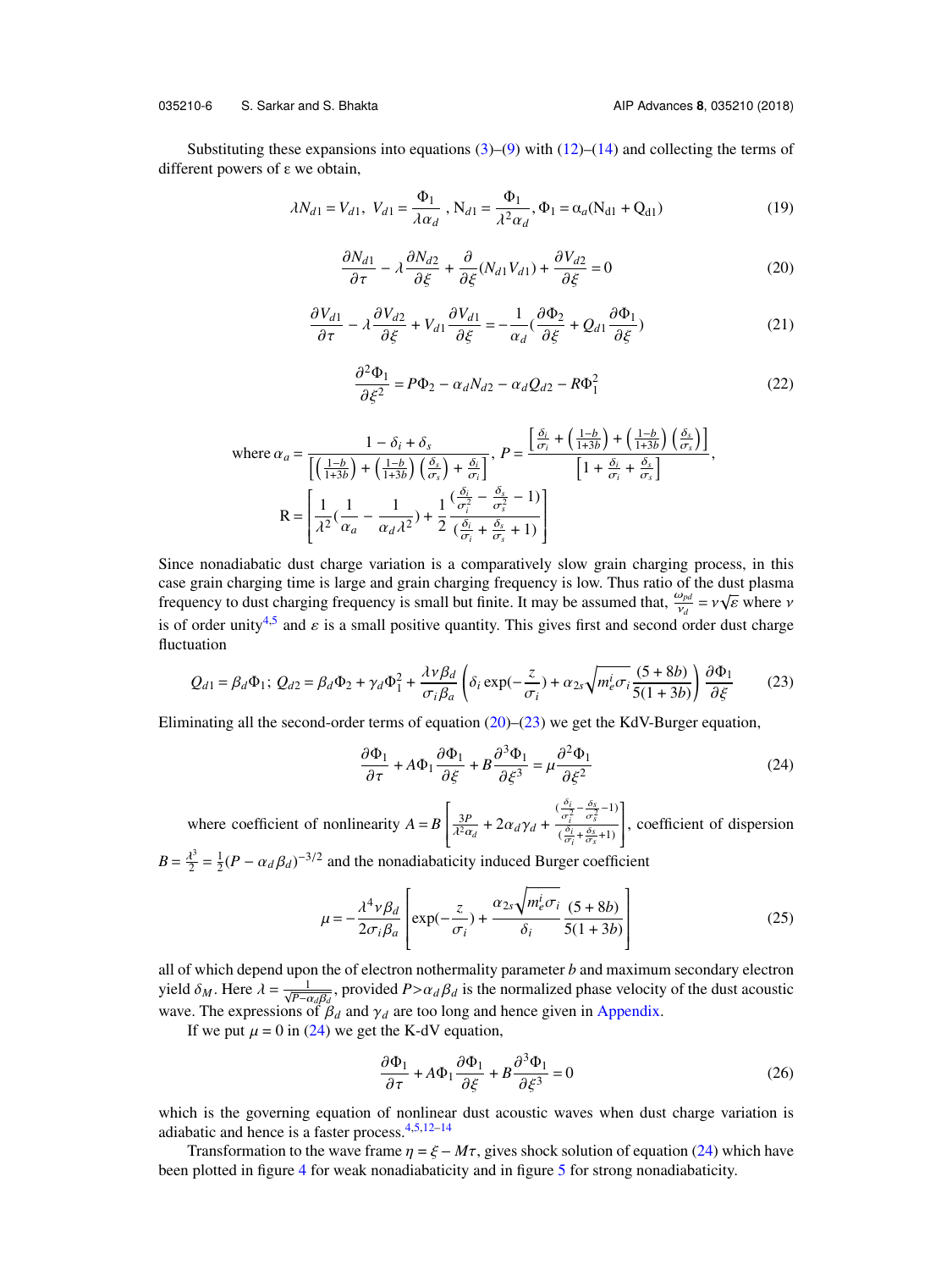035210-7 S. Sarkar and S. Bhakta AIP Advances **8**, 035210 (2018)

The travelling wave solution of equation  $(26)$  for adiabatic dust charge variation with the same transformation gives, " .<br>..

$$
\Phi_1 = \Phi_{1m} \sec h^2 \left[ \frac{(\xi - M\tau)}{w} \right] \tag{27}
$$

which represents dust acoustic soliton that propagates with amplitude  $\Phi_{1m} = \frac{3M}{A}$  and width  $w = 2\sqrt{\frac{B}{M}}$ , where M is the Mach number.

The expression of the pseudo viscosity  $\mu$  in [\(25\)](#page-6-4) involves  $\beta_d$  whose expression has been provided in the [appendix.](#page-10-15) This pseudo viscosity may be positive, zero or negative depending on the magnitude and sign of  $\beta_d$ . This  $\beta_d$  again depends on the magnitude of electron nonthermal parameter *b*. Hence  $\mu$  ultimately depends on *b*. The grain charging process is nonadiabatic if  $\mu$ is positive, adiabatic if  $\mu$  is zero and turbulent if  $\mu$  is negative. The negative  $\mu$  corresponds to macroscopic or eddy viscosity which makes the grain charging and consequently the whole system turbulent. After development of turbulence this proposed model will no longer valid. This interesting phenomenon is the outcome of this nonlinear theory which we did not found in our linear analysis.<sup>[23](#page-10-14)</sup>

#### **IV. NUMERICAL ESTIMATION**

For numerical estimation we have considered the values  $\kappa T_e \approx 2eV$ ,  $\kappa T_s \approx 3eV$ ,  $E_M = 650eV$ and  $\delta_M \approx 24$ . As proposed by Meyer-Vernet,<sup>[1](#page-10-0)</sup>  $E_M$  lies in the range 400 *eV*-1500 *eV* and maximum secondary electron yield  $\delta_M$  of positively charged MgO material dusts lies in the range 22 ∼ 24. The range  $0.20 < z < 0.25$  of z has been fixed from Figure [1](#page-7-0) satisfying the quasineu-trality condition [\(1\)](#page-3-1). Figures [2](#page-8-0) and [3](#page-8-1) have been plotted for the coefficient of Berger term  $\mu$  versus *z* for weak nonadiabaticity( $v=0.5$ ) and strong nonadiabaticity( $v=5$ ) respectively taking  $b = 0.007$ , 0.009, 0.02. These two figures show that  $\mu$  is higher for  $\nu = 5.0$  than for  $\nu = 0.5$ . We have considered these two values of  $\nu$  because they show two distinct behaviour of dust acoustic shock which is clear from figures [4](#page-9-0) and [5.](#page-9-1) For  $\nu=0.5$  (weak nonadiabaticity) we get oscillatory dust acoustic shock (figure [4\)](#page-9-0) which indicates higher dispersion than dissipation whereas for strong nonadiabaticity ( $v=5$ ) we get monotonic dust acoustic shock (figure [5\)](#page-9-1) which indicates stronger dissipation than dispersion. The smallness parameter  $\varepsilon$  of the order of 10<sup>-6</sup> has been calculated from the expression  $\frac{\omega_{pd}}{\varepsilon} - v \sqrt{\varepsilon}$  $\frac{\omega_{pd}}{\omega_{p}}$  $\frac{\omega_{pd}}{v_d} = v \sqrt{\varepsilon}.$ <br>An int

<span id="page-7-0"></span>An interesting behaviour is observed from figures [2](#page-8-0) and [3.](#page-8-1) They show that for both  $v = 0.5$ and  $v = 5.0$  the pseudo viscosity  $\mu$  reduces to zero with increasing z for  $b = 0.007$  and 0.009. The same figures also show that magnitude of  $\mu$  is lower for higher *b* values but it maintains positive



FIG. 1. Plot of  $\delta_i$  (=  $\frac{n_{i0}}{n_{e0}}$ ) versus  $z \left( = \frac{z_{do}e^2}{r_0T_e} \right)$  $\frac{r_{do}e^2}{r_0T_e}$  for equilibrium dust charge positive.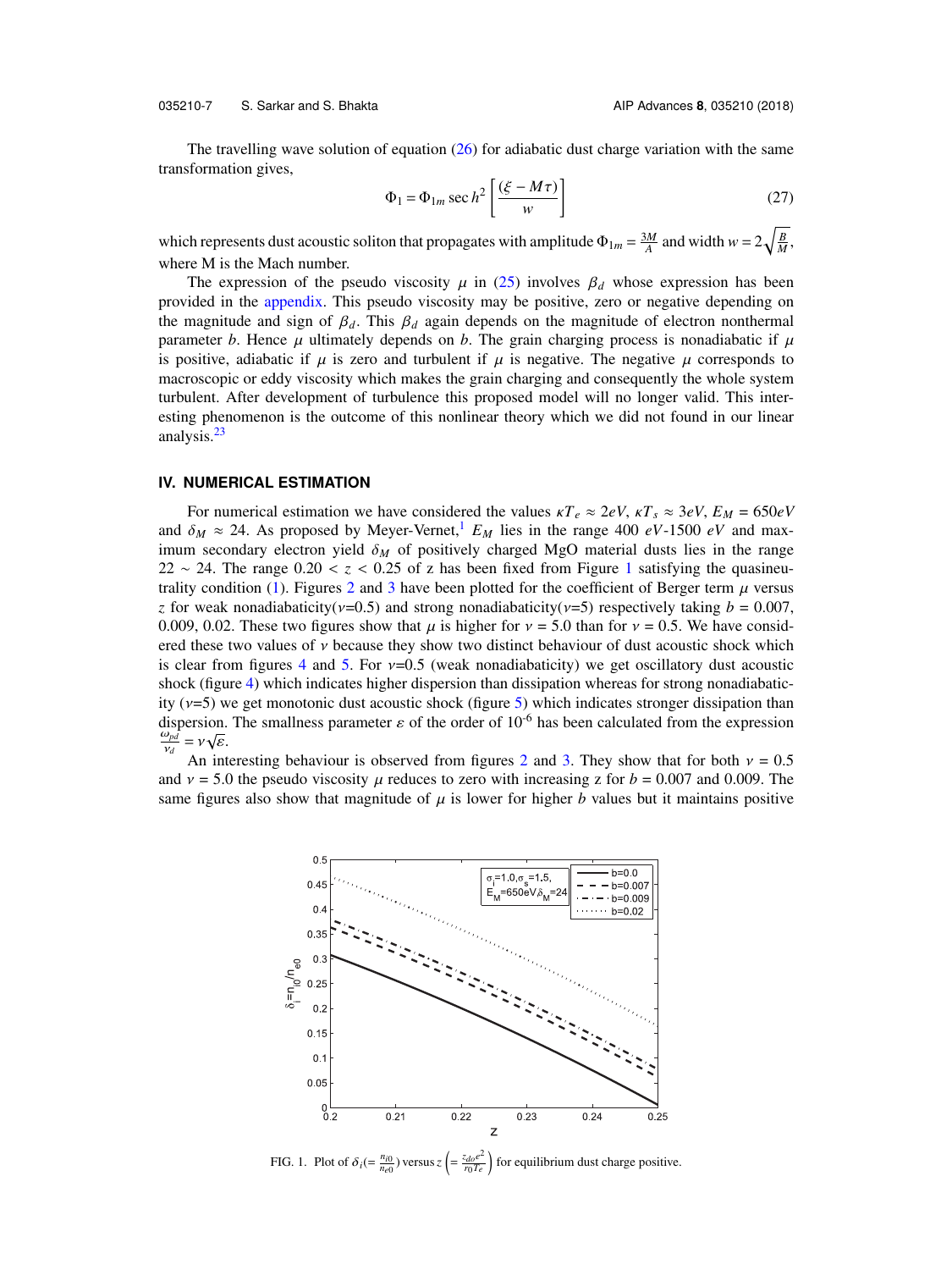<span id="page-8-0"></span>

FIG. 2. Plot of the coefficient of Berger's term  $\mu$  versus *z* for different *b* at  $\delta_M = 24$  and  $\nu = 0.5$  in case of nonadiabatic dust charge variation.

<span id="page-8-1"></span>

FIG. 3. Plot of the coefficient of Berger's term  $\mu$  versus *z* for different *b* at  $\delta_M$ =24 and  $\nu$ =5.0 in case of nonadiabatic dust charge variation.

sign for  $b=0.007$  and 0.009. This  $\mu$  becomes negative for all z when  $b = 0.02$ . This implies as the electron nonthermality increases from  $b = 0.007$ , the grain charging process looses nonadiabaticity and transfers from slow to a fast one. Interestingly the grain charging process and consequently the total system becomes turbulent when  $b = 0.02$  as  $\mu$  is then negative.<sup>[11](#page-10-6)</sup>

This onset of turbulence is also clear from figures [4](#page-9-0) and [5](#page-9-1) which show that increasing electron nonthermality increases oscillation of dust acoustic shock for weak nonadiabaticity( $v = 0.5$ ) and reduces monotonicity of monotonic dust acoustic shock at strong nonadiabaticity( $v = 5$ ). This increases in oscillation or decrease in monotonicity is very fast even at very small increase in electron nonthermal parameter.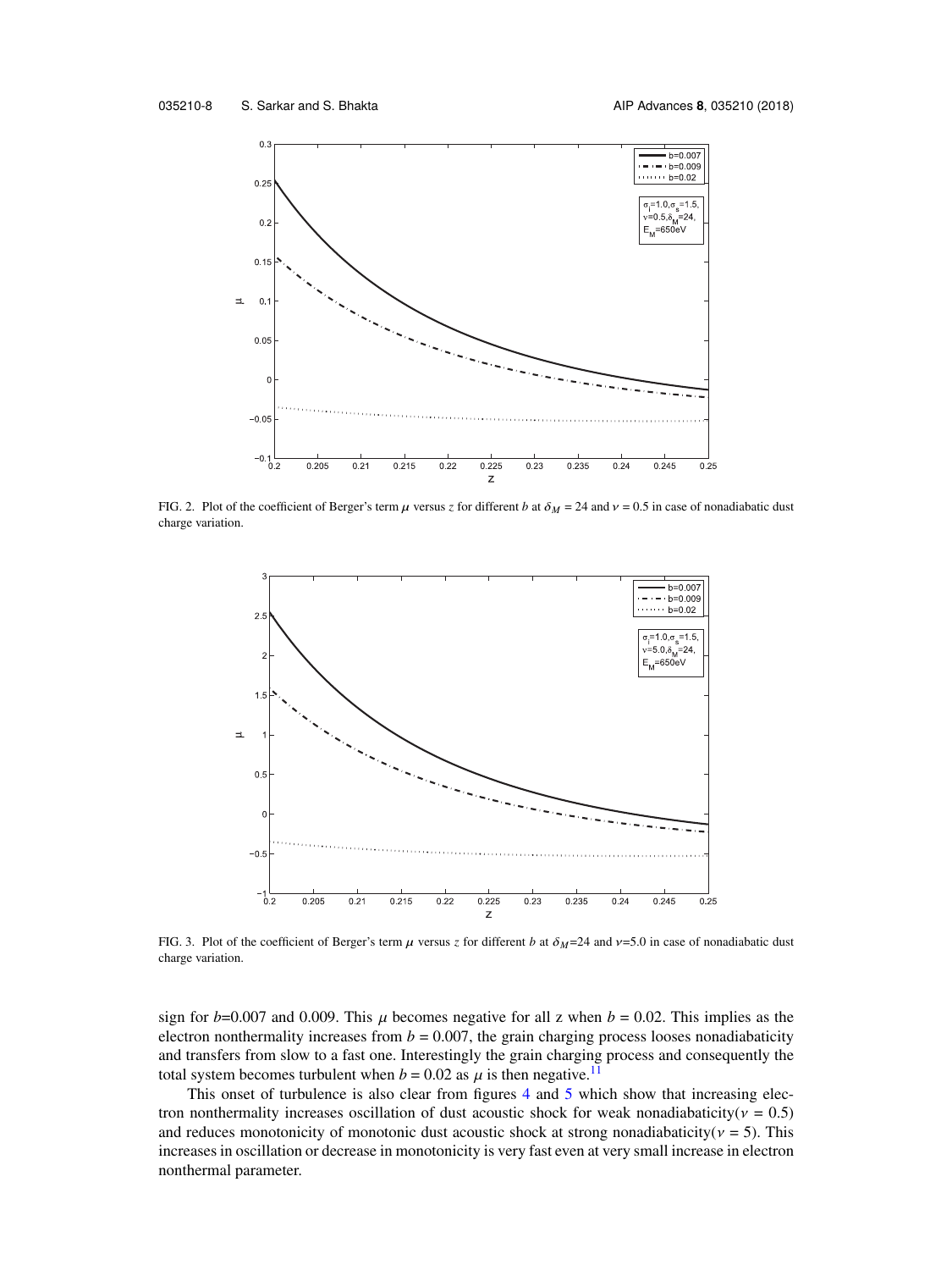<span id="page-9-0"></span>

<span id="page-9-1"></span>FIG. 4. Oscillatory shock wave for different *b* at  $\delta_M$ =24 and  $\nu$ =0.5 in case of nonadiabatic dust charge variation.



FIG. 5. Monotonic shock wave for different *b* at  $\delta_M$ =24 and  $\nu$ =5 in case of nonadiabatic dust charge variation.

#### **V. CONCLUSION**

In this paper we have investigated the grain charging behaviour induced by electron nonthermality on nonlinear dust acoustic wave propagation in a complex plasma when equilibrium dust charge generated by secondary electron emission is positive. We started our investigation considering a slow nonadiabatic dust charge variation which induces a viscous like effect called pseudo viscosity in the dusty plasma medium. Our investigation shows that very small increase in electron nonthermality reduces the magnitude of this pseudo viscosity which becomes negative after crossing zero value. This negative pseudo viscosity develops turbulence. Thus a slow nonadiabatic grain charging process reduces the magnitude of this pseudo viscosity which becomes negative<br>This negative pseudo viscosity develops turbulence. Thus a slow nonadiaba<br>may lead to turbulence even at very weak electron nonthermality  $O(10^{-2})$ .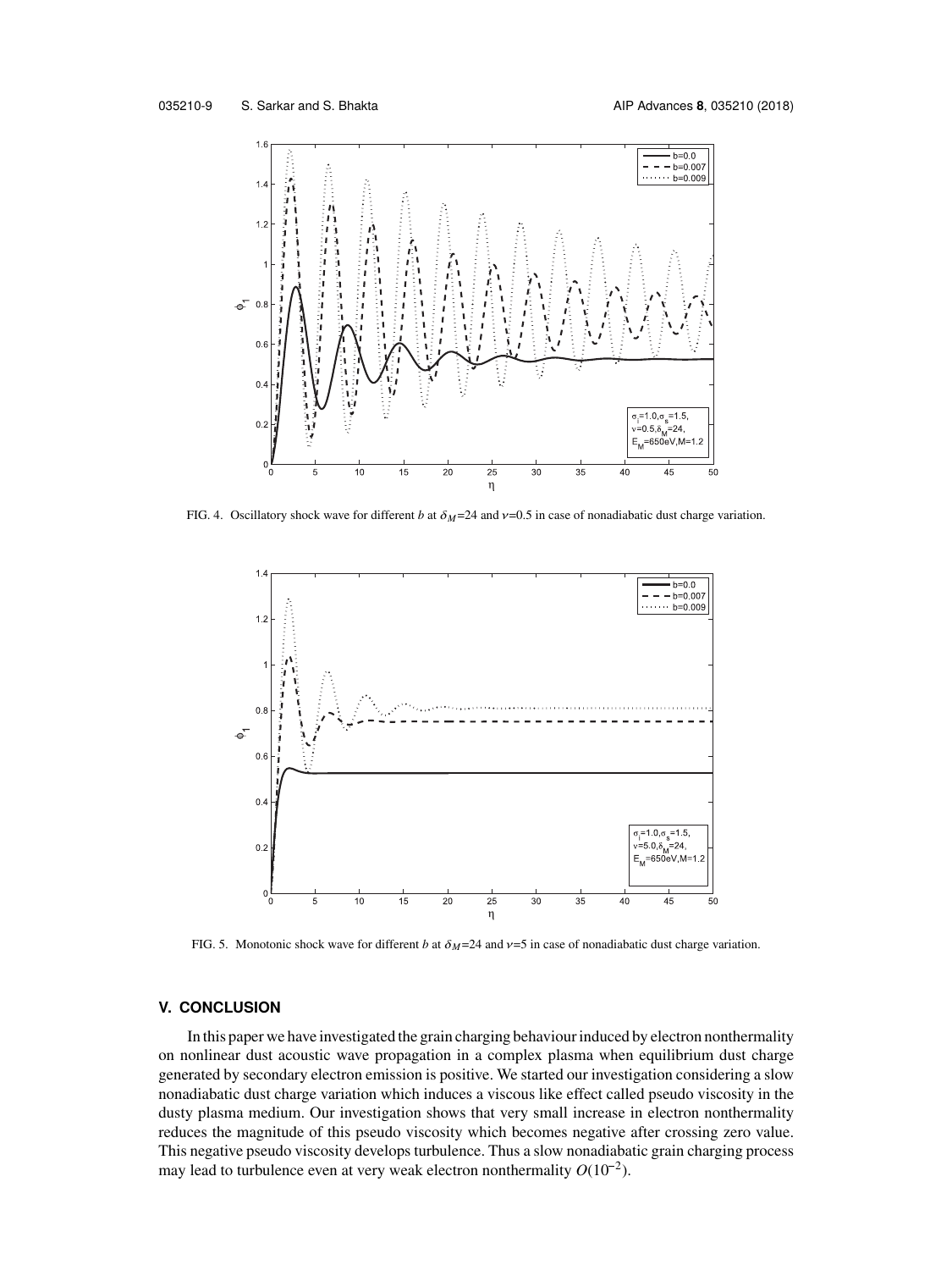035210-10 S. Sarkar and S. Bhakta AIP Advances **8**, 035210 (2018)

#### <span id="page-10-15"></span>**APPENDIX**

The expressions of  $\beta_d$  and  $\gamma_d$  are calculated in the following form.

$$
\beta_{d} = \frac{B_{b}}{z\beta_{a}}; \ \beta_{b} = \beta_{b1} + \beta_{b2};
$$
\n
$$
\beta_{a} = \frac{z\delta_{i}}{\sigma_{i}^{2}} - \frac{\delta_{i}}{\sigma_{i}} - \sqrt{\frac{m_{e}^{i}}{\sigma_{i}} \left( \frac{5+8b}{5(1+3b)} \right)} + 3.7\delta_{M}F_{5,B'}\sqrt{\frac{m_{e}^{i}}{\sigma_{i}} \left( \frac{1}{\sigma_{s}} \exp(z - \frac{z}{\sigma_{s}}) \right)}
$$
\n
$$
+ (1+z)\{(1-\frac{1}{\sigma_{s}}) + z(1-\frac{1}{\sigma_{s}})^{2}\};
$$
\n
$$
\beta_{b1} = \frac{\delta_{i}}{\sigma_{i}} - \frac{z\delta_{i}}{\sigma_{i}^{2}} + \sqrt{\frac{m_{e}^{i}}{\sigma_{i}} \left( \frac{1}{1+3b} \right) \left( \left( 1 - \frac{8b}{15} \right) + z \left( 1 - \frac{16b}{15} \right) \right\}}
$$
\n
$$
\beta_{b2} = -3.7\delta_{M}F_{5,B'}\sqrt{\frac{m_{e}^{i}}{\sigma_{i}} \left( 1 + \frac{z}{\sigma_{s}} \right) \left( \frac{1-b}{1+3b} \right) \left\{ 1 + (z - \frac{z}{\sigma_{s}}) \right\},
$$
\n
$$
\text{and } \gamma_{d} = \frac{\gamma_{c}}{z\beta_{a}}, \ \gamma_{c} = (\gamma_{c11} + \gamma_{c12}) + (\gamma_{c21} + \gamma_{c22}) (z\beta_{d}) + (\gamma_{c3}) (z\beta_{d})^{2}
$$
\n
$$
\gamma_{c11} = \frac{1}{2} \left[ \sqrt{\frac{m_{e}^{i}}{\sigma_{i}} \left( \frac{1}{1+3b} \right) \left\{ \left( 1 + \frac{32b}{5} \right) + z \left( 1 + \frac{64b}{15} \right) \right\} - \frac{\delta_{i}}{\sigma_{i}^{2}} \right];
$$
\n
$$
\gamma_{c12} = \frac{1}{2} [-3.7\delta_{M}F_{5,B'}\sqrt{\frac{m_{e}^{i}}{\sigma_{i}} \left( 1 + \frac{z}{\sigma_{s}} \
$$

All the notations are defined in the main body of the paper.

- <span id="page-10-0"></span><sup>1</sup> N. Meyer-Vernet, Astron. Astrophys. **105**, 98 (1982).
- <sup>2</sup> M. Horanyi, [Ann. Rev. Astrophysics](https://doi.org/10.1146/annurev.astro.34.1.383) **34**, 383 (1996).
- <span id="page-10-1"></span><sup>3</sup> C. K. Goertz, [Rev. Geophys.](https://doi.org/10.1029/rg027i002p00271) **27**(2), 271, https://doi.org/10.1029/rg027i002p00271 (1989).
- <span id="page-10-2"></span><sup>4</sup> M. R. Gupta, S. Sarkar, S. Ghosh, M. Debnath, and M. Khan, [Phys. Rev. E](https://doi.org/10.1103/physreve.63.046406) **63**, 046406, 1–9 (2001).
- <span id="page-10-3"></span><sup>5</sup> S. Ghosh, S. Sarkar, M. Khan, and M. R. Gupta, [Phys. of Plasmas](https://doi.org/10.1063/1.1455627) **9**, 1150–1157 (2002).
- <span id="page-10-4"></span>6 J. X. Ma and J. Lin, [Phys. of Plasmas](https://doi.org/10.1063/1.872086) **4**, 253 (1997).
- <sup>7</sup> B. Xie, K. He, and Z. Huang, [Phys. Lett. A](https://doi.org/10.1016/s0375-9601(98)00616-1) **247**, 403 (1998).
- <sup>8</sup> S. V. Singh and N. N. Rao, [J. Plasma Phys.](https://doi.org/10.1017/s0022377898006916) **60**, 541 (1998).
- <sup>9</sup> S. V. Singh and N. N. Rao, [Phys. Plasmas](https://doi.org/10.1063/1.873555) **6**, 3157 (1999).
- <span id="page-10-5"></span><sup>10</sup> S. Ghosh, S. Sarkar, M. Khan, and M. R. Gupta, [Phys. Plasmas](https://doi.org/10.1063/1.1287140) **7**, 3594–3598 (2000).
- <span id="page-10-6"></span><sup>11</sup> *Physics of Negative Viscosity Phenomena*, V. P. Starr McGraw-Hill, New York (1968).
- <span id="page-10-7"></span><sup>12</sup> S. Bhakta, U. Ghosh, and S. Sarkar, [Physics of Plasmas](https://doi.org/10.1063/1.4976711) **24**, 023704 (2017).
- <span id="page-10-8"></span><sup>13</sup> S. Bhakta and S. Sarkar, [Physics of Plasmas](https://doi.org/10.1063/1.4990553) **24**, 073706 (2017).
- <span id="page-10-9"></span><sup>14</sup> S. Bhakta and S. Sarkar, [AIP Advances](https://doi.org/10.1063/1.4985747) **7**, 075113 (2017).
- <span id="page-10-10"></span><sup>15</sup> R. P. Lin, [Space Sci. Rev.](https://doi.org/10.1007/bf00240886) **16**, 189 (1974).
- <sup>16</sup> C. Johns and R. P. Lin, [Solar Phys.](https://doi.org/10.1007/bf00146579) **137**, 121 (1992).
- <span id="page-10-11"></span><sup>17</sup> R. P. Lin, B. R. Dennis, G. J. Hurford, D. M. Smith, A. Zehnder, P. R. Harvey, D. W. Curtis, D. Pankow, P. Turin, M. Bester *et al.*, [Solar Phys.](https://doi.org/10.1023/a:1022428818870) **210**, 3 (2002).
- <span id="page-10-12"></span><sup>18</sup> S. Younsi and M. Tribeche, [Physics of Plasmas](https://doi.org/10.1063/1.2952002) **15**, 073706 (2008).
- <sup>19</sup> S. V. Singh and R. Bharuthram, IEEE Transactions on Plasma Science **38**, 4 (2010).
- <sup>20</sup> P. K. Shukla and A. A. Mamun, *Introduction to Dusty Plasma Physics* (Institute of Physics, 2001).
- <sup>21</sup> F. Verheest and S. R. Pillai, [Nonlinear Processes Geophys.](https://doi.org/10.5194/npg-15-551-2008) **15**, 551–555 (2008).
- <span id="page-10-13"></span><sup>22</sup> C. Bedi, T. S. Gill, and A. S. Bains, [Journal of Physics: Conference series](https://doi.org/10.1088/1742-6596/208/1/012037) **208**, 012037 (2010).
- <span id="page-10-14"></span><sup>23</sup> S. Sarkar and S. Bhakta, [Journal of Modern Physics](https://doi.org/10.4236/jmp.2016.71008) **7**, 74 (2016).